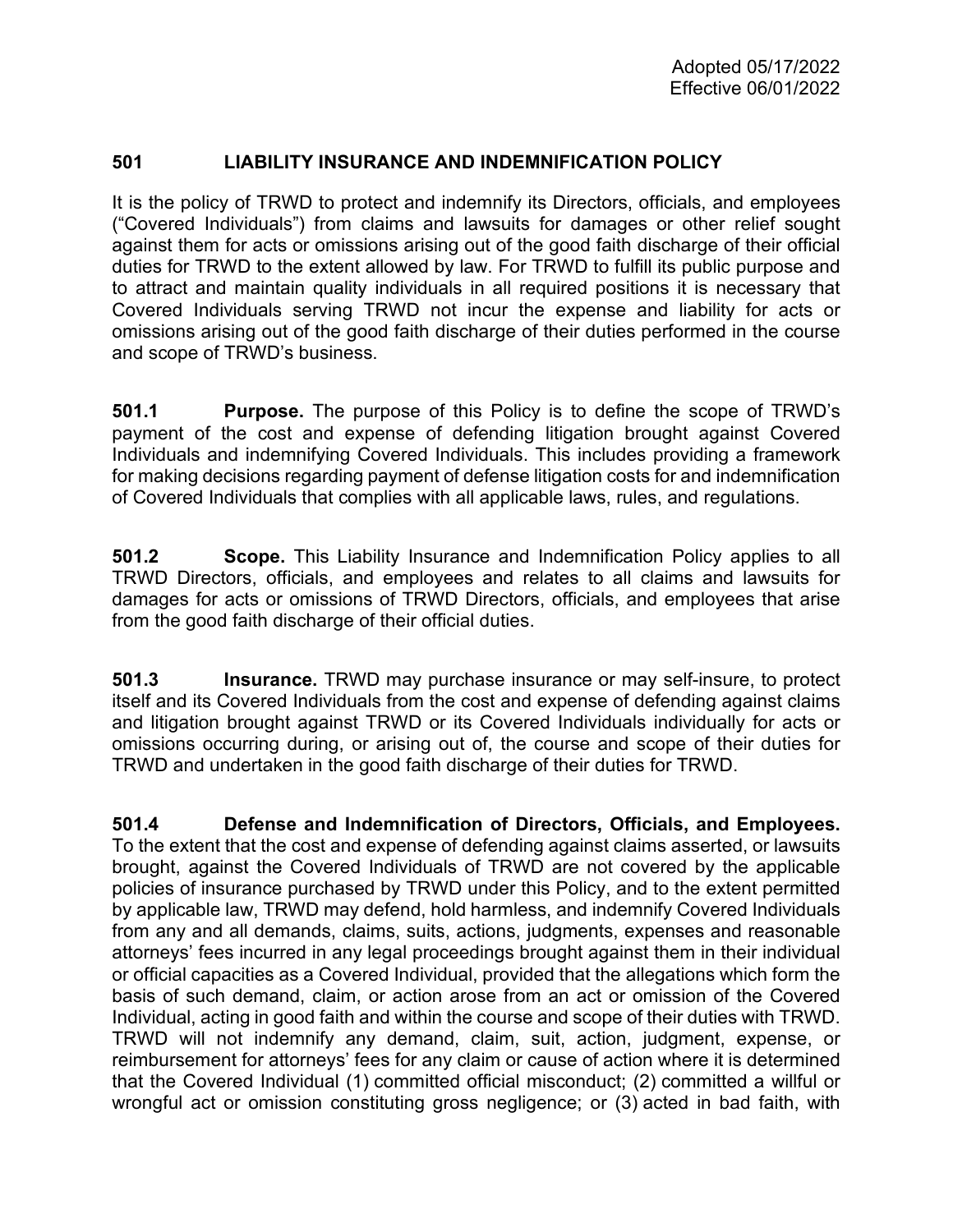conscious indifference or reckless disregard to the rights of others. Further, TRWD will not indemnify the Covered Individual if the claim or cause of action arose out of the Covered Individual's self-dealing or involves a defense of his/her private interests, or for a criminal act absent a finding of not guilty or dismissal of the criminal case (except when the dismissal does not indicate innocence, such as dismissal after a guilty plea, nolo contendere or deferred adjudication).

**501.5 Procedures for Providing Defense and Indemnification Against Civil Claims.** In the event a claim or demand for monetary or other relief is made or a civil lawsuit instituted against a Covered Individual arising out of acts or omissions taken in good faith and occurring in the course and scope a Covered Individual's employment for TRWD, and in the discharge of the Covered Individual's duties for TRWD, the General Manager or designee may provide for legal counsel for the Covered Individual under TRWD's applicable insurance policy. If the claim or demand is outside the coverage of TRWD's insurance policies, the General Manager or designee may either notify the Board of the General Manager's decision to provide legal counsel to the Covered Individual or present a request to the Board for the provision of legal counsel to the Covered Individual for the Board's review and approval. The General Manager or the Board may approve payment of the cost and expenses of defending litigation against a Covered Individual so long as the claim or demand arises out of acts or omissions taken by them in the good faith discharge of their official duties.

In the event of a judgment for money damages against a Covered Individual, TRWD, through its insurer, may pay the judgment for a Covered Individual to the extent the payment is within the coverage of TRWD's insurance policies. If the judgment for money damages falls outside the coverage of TRWD's insurance policies or exceeds the liability limits of TRWD's insurance policies, the General Manager or designee may present a request for payment of the judgment to the Board for review and approval. The Board may approve payment of the judgment against a Covered Individual so long as the judgment is based on acts or omissions taken by the Covered Individual in the good faith discharge of their official duties. In evaluating approval of payment of such a judgment, the Board should consider whether TRWD is itself exposed, actually or potentially, to a similar liability.

**501.6 Procedures for Providing Defense and Indemnification in Criminal Matters.** This subsection applies in the event a criminal complaint, indictment, or information is filed against TRWD or a Covered Individual, or grand jury proceedings are convened to investigate allegations of potential criminal conduct by TRWD or a Covered Individual arising out of an alleged act or omission related to the good faith discharge of a Covered Individual's official duties for TRWD.

The General Manager or designee may retain counsel and TRWD may pay the reasonable attorneys' fees, costs, and expenses of legal representation for any Covered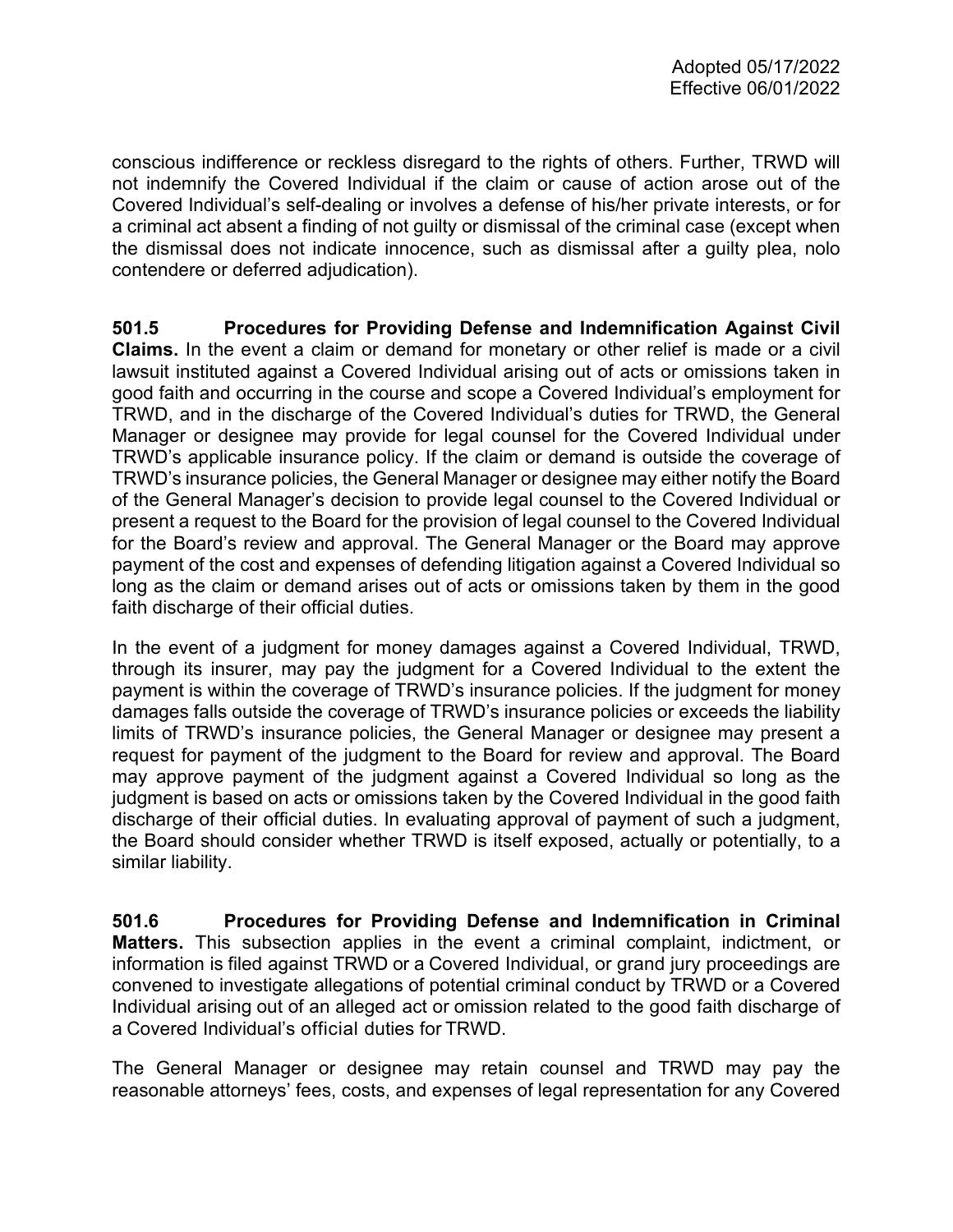Individual who is not a target or potential target of a criminal complaint, indictment, or grand jury proceeding in connection with their participation in the proceedings if the Covered Individual's participation in the proceedings arise from or relate to the good faith discharge of the Covered Individual's official duties for TRWD.

If a Covered Individual is a target or potential target of the criminal proceeding, TRWD will not retain counsel for the Covered Individual or pay the reasonable attorneys' fees, costs, and expenses of legal representation for the Covered individual until there is a finding of not guilty after a trial or appeal, or the complaint, information, or indictment is dismissed without a plea of guilty or nolo contendere being entered, or a no-bill is entered by a grand jury. Upon a finding of not guilty after a trial or appeal, or the complaint, information, or indictment is dismissed without a plea of guilty or nolo contendere being entered, or a no-bill is entered by a grand jury regarding a TRWD official or employee, the General Manager or designee may reimburse a TRWD official or employee for the reasonable attorneys' fees, costs, and expenses incurred by the Covered Individual for legal representation to the extent allowed by law. Upon a finding of not guilty after a trial or appeal, or the complaint, information, or indictment is dismissed without a plea of guilty or nolo contendere being entered, or a no-bill is entered by a grand jury regarding a Director, the Administration and Policy Committee may present a request for reimbursement of the Director's reasonable attorneys' fees, costs, and expenses incurred by the Covered Individual for legal representation to the Board. The Board may approve payment of the reasonable cost and expenses incurred by the Director if (1) the act or omission giving rise to the claim, demand, or legal proceeding was made in good faith and occurred as a result of the performance of the Director's official duties for TRWD, and (2) the defense of the claims, demands, or legal proceedings is in furtherance of the public interest of TRWD.

If a request for reimbursement is made by a Director, the disinterested members of the Board shall determine (1) if the act or omission giving rise to the claim, demand, or legal proceeding was made in good faith and occurred within the course and scope of the Director's official duties for TRWD, and (2) whether the defense of the claims, demands, or legal proceedings is in furtherance of the public interest of TRWD. Upon a majority of disinterested Board members making findings that the act or omission giving rise to the claim, demand, or legal proceeding was made in good faith and occurred within the course and scope of the Director's official duties for TRWD, and that the defense of the claims, demands, or legal proceedings is in furtherance of the public interest of TRWD, TRWD shall reimburse the Director for reasonable attorneys' fees, costs, and expenses associated with defending against those claims, demand, and legal proceedings.

**501.7 Selection of Legal Counsel.** In all circumstances other than criminal contexts where reasonable attorneys' fees, costs, and expenses may only be reimbursed on a finding of no guilt, TRWD or its applicable insurance provider shall select the legal representative(s) for the Covered Individual. In such circumstances, if a Covered Individual seeks different or alternative legal representation, he or she must do so at their own cost and expense unless otherwise expressly approved by the Board.